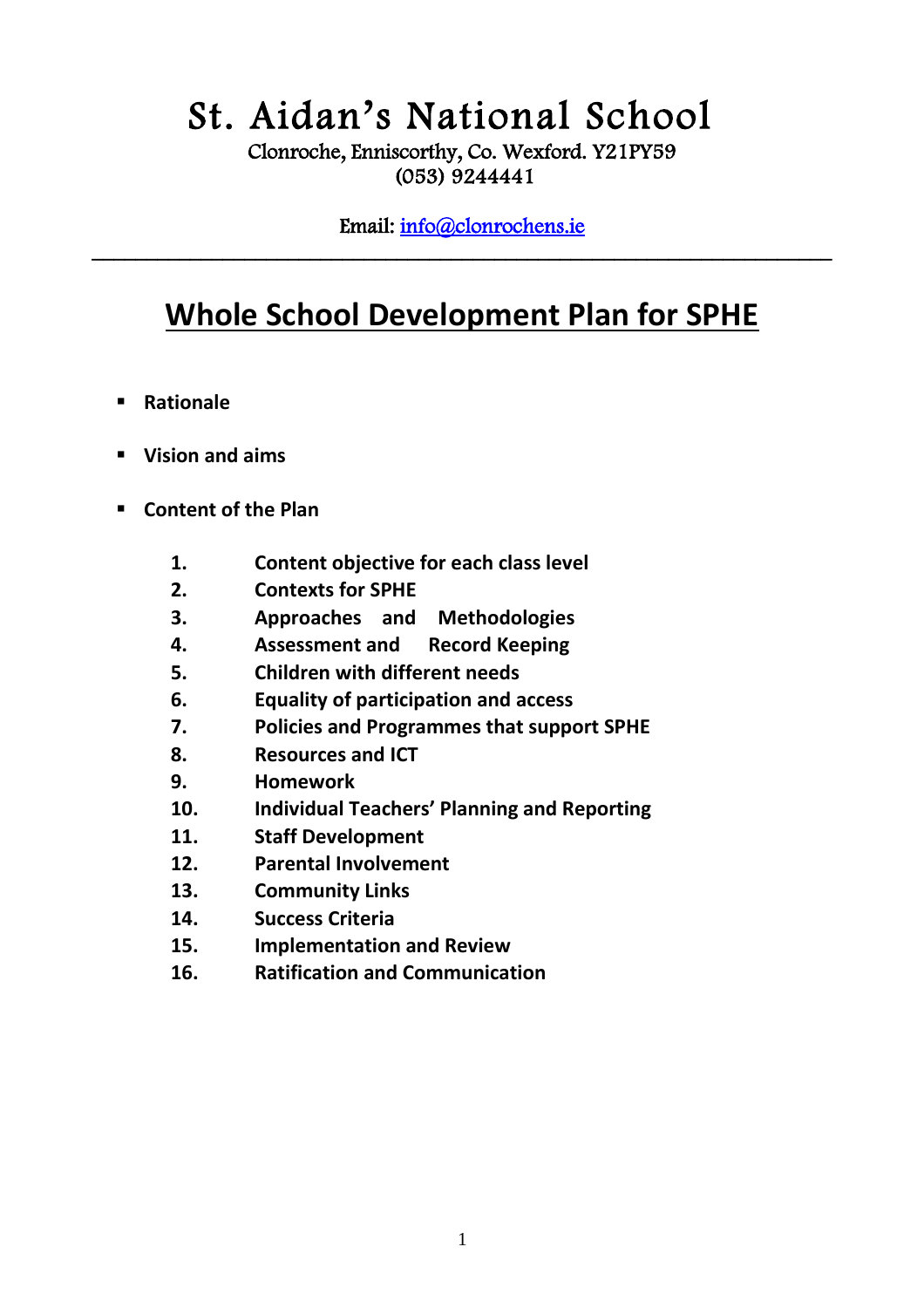# **Introductory Statement and Rationale**

#### **(a)Introductory Statement**

This plan was devised by the staff of St. Aidan's N.S. Clonroche, in June 2003 and implemented in September 2003. The most recent review of this policy was carried out in September 2020.

### **(b)Rationale**

In line with The Education Act 1998 and Circular 0042/2018 our SPHE plan takes a whole school approach to wellbeing promotion.

 *"A recognised school shall promote the moral, spiritual, social and personal development of students and provide health education for them, in consultation with the parents, having regard to the characteristic of the school." (Education Act 1998)*

Social, Personal and Health Education provides particular opportunities to foster the personal development, health and well‐being of the child and to help him/her to create and maintain supportive relationships and become an active and responsible citizenin society. Through the SPHE programme, children can develop a framework of values, attitudes, understanding and skills that will inform their actions and decisions in these areas of their lives both now and in the future.

SPHE aims to foster self-worth and self-confidence and places a particular emphasis on developing a sense of personal responsibility for one's own behaviour and actions. SPHE promotes self‐awareness and understanding by helping children to name and manage their own feelings, to recognise and appreciate individual abilities, and to cope with change of various kinds. They can learn how to manage their own behaviour and to set and review personal goals within a safe and supportive environment. Such intrapersonal development will increase the child's sense of self-efficacy and help him/her to be more in control of his/her life. The purpose of this plan is to provide practical guidance for teachers, parents and other relevant persons.

# **Vision and Aims**

#### **(a) Vision:**

St. Aidan's National School cherishes the uniqueness of all individuals within a caring school environment. We recognise that SPHE is intrinsic to the learning and teaching that occurs both formally and informally in the school and in the classroom. Through the SPHE programme we wish to assist children to develop feelings of self‐worth and self‐confidence while encouraging their ability to relate to others in a positive way. The SPHE Programme should foster personal development, health and wellbeing of the child and help him/her create and maintain supportive relationships and to become active and responsible citizens in society.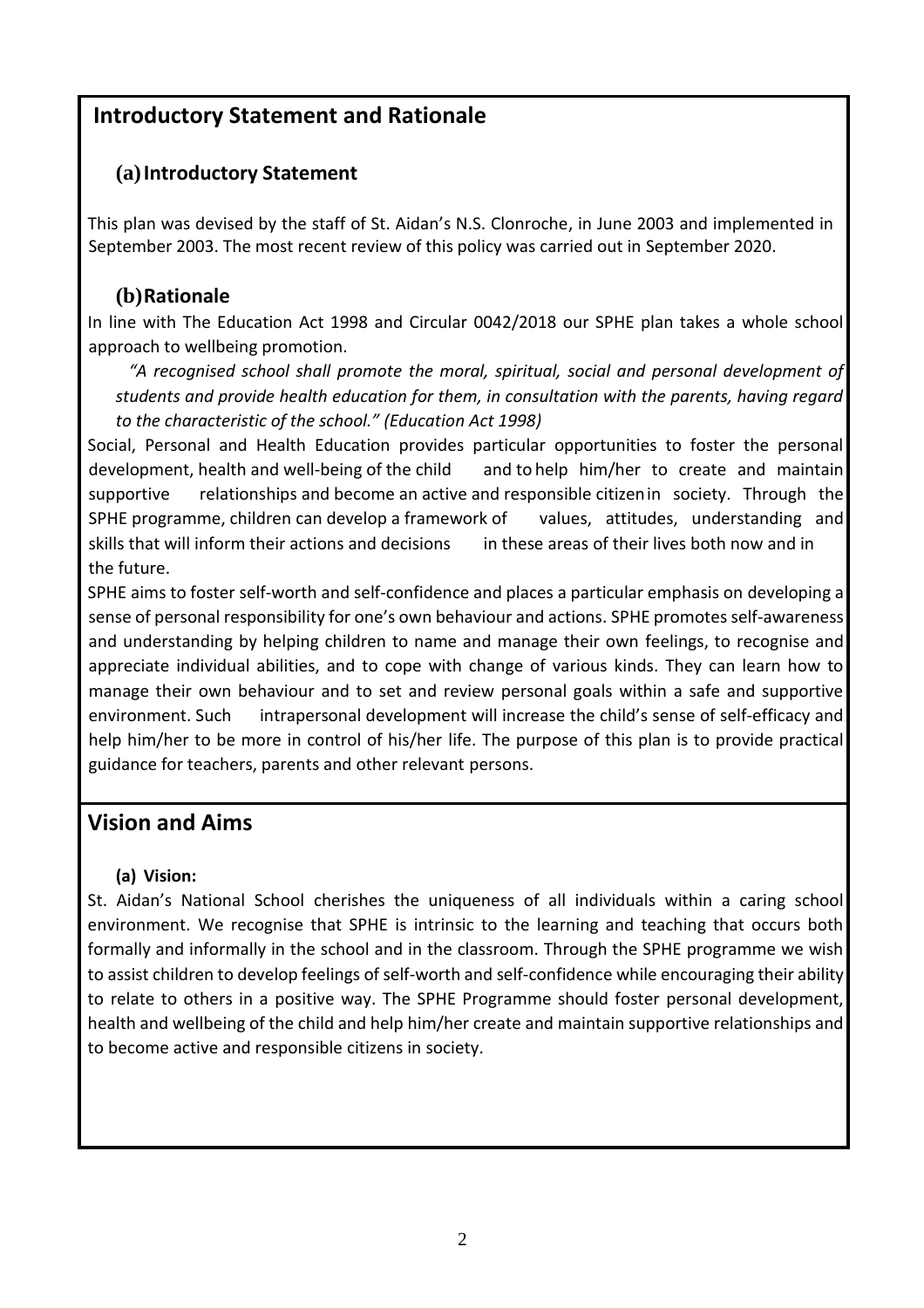#### **(b) Aims:**

The aims of the SPHE Plan of St. Aidan's National School are:

- To promote the personal development and wellbeing of the child.
- To enable the children to develop an awareness of their responsibilities to others in a caring community.
- To enable the child to make informed decisions about the social, personal and health dimensions of life both now and in the future.
- To develop in the child a sense of social responsibility.
- To promote the health of the child and provide a foundation for healthy living in all it's aspects.
- To encourage the children to be active in determining their own learning.

# **Content of Plan**

#### **Curriculum:**

### **1.** *Strands and Strand Units:*

The SPHE programme is implemented on a 2 year cycle indicated in the table below (Ref: Making the Links Booklet)

| <b>Strands</b>       | <b>Strand Units Year 1</b> | <b>Strand Units Year 2</b>  |
|----------------------|----------------------------|-----------------------------|
| Myself               | Self-Identity              |                             |
|                      | Taking care of my body     |                             |
|                      | Growing and changing       |                             |
|                      |                            | Safety and Protection       |
|                      |                            | <b>Making Decisions</b>     |
|                      |                            |                             |
| Myself and Others    | Myself and my family       |                             |
|                      |                            | My friends and other people |
|                      |                            | Relating to others          |
|                      |                            |                             |
| Myself and the World | Developing citizenship     |                             |
|                      |                            | <b>Media Education</b>      |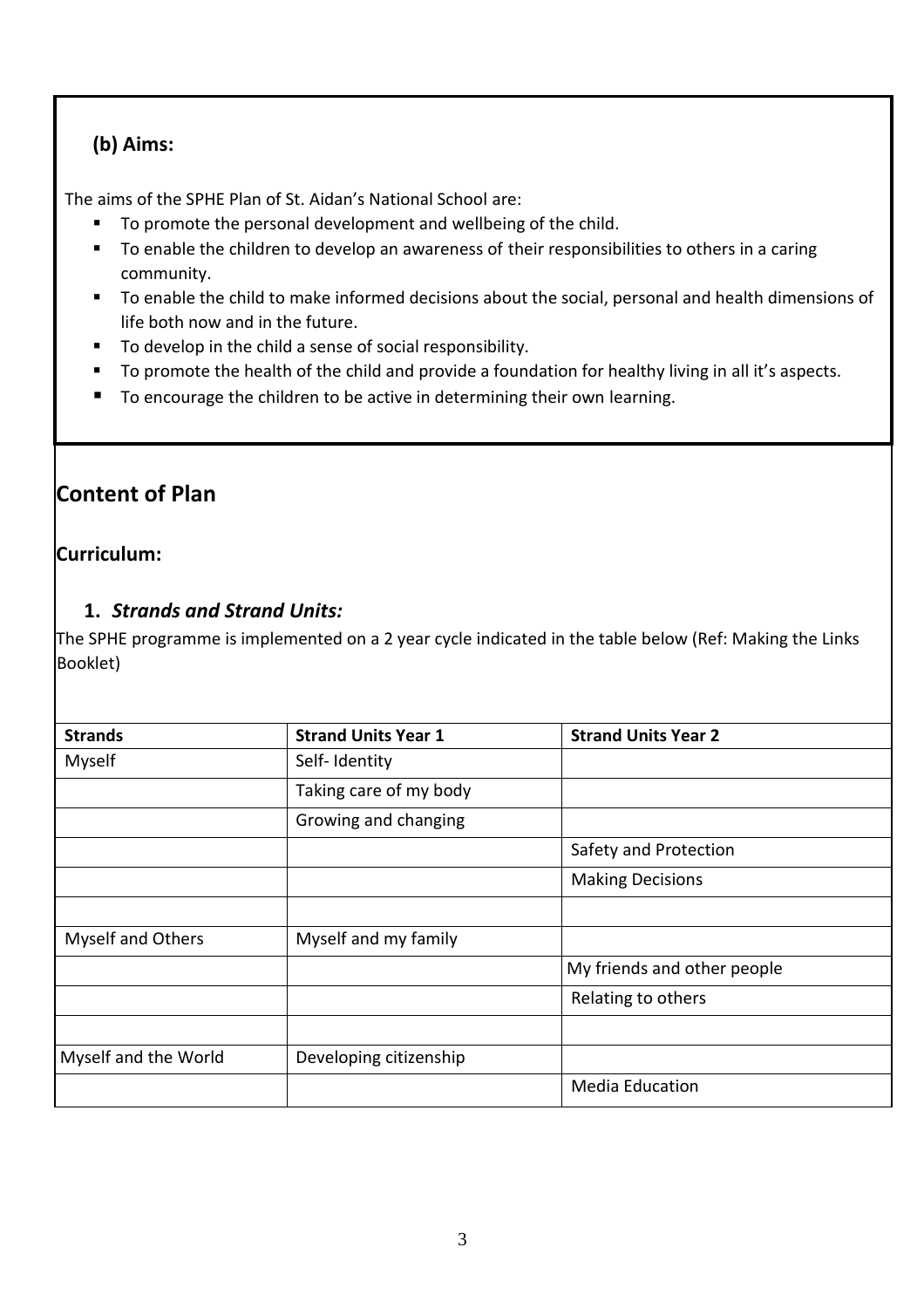All teachers are familiar with the strands, strand units and content objectives for their class levels. Curriculum objectives are at the core of each SPHE lesson, and teachers consider this in their own planning. The Stay Safe programme will be taught at each class level during the first term of each school year.

RSE: This programme will be taught in a variety of ways through a positive school climate, discrete SPHE time and integration with other subjects. RSE lessons will be taught in the second term of each school year.

St. Aidan's National School is divided into dual classes. The topics will be taught simultaneously to all classes e.g. 5th and 6th classes will be taught the same lessons. For the Strand Units *Growing and Changing* and *Taking Care of my Body,* refer to St. Aidan's N.S. RSE Policy.

### **2. Contexts for SPHE***:*

SPHE will be taught through a combination of contexts: Positive school climate and atmosphere. Discrete time. Integration with other subject areas. *(See SPHE Curriculum p.11, Teacher Guidelines: SPHE p.5, pp.31 – 32, 36 - 41)*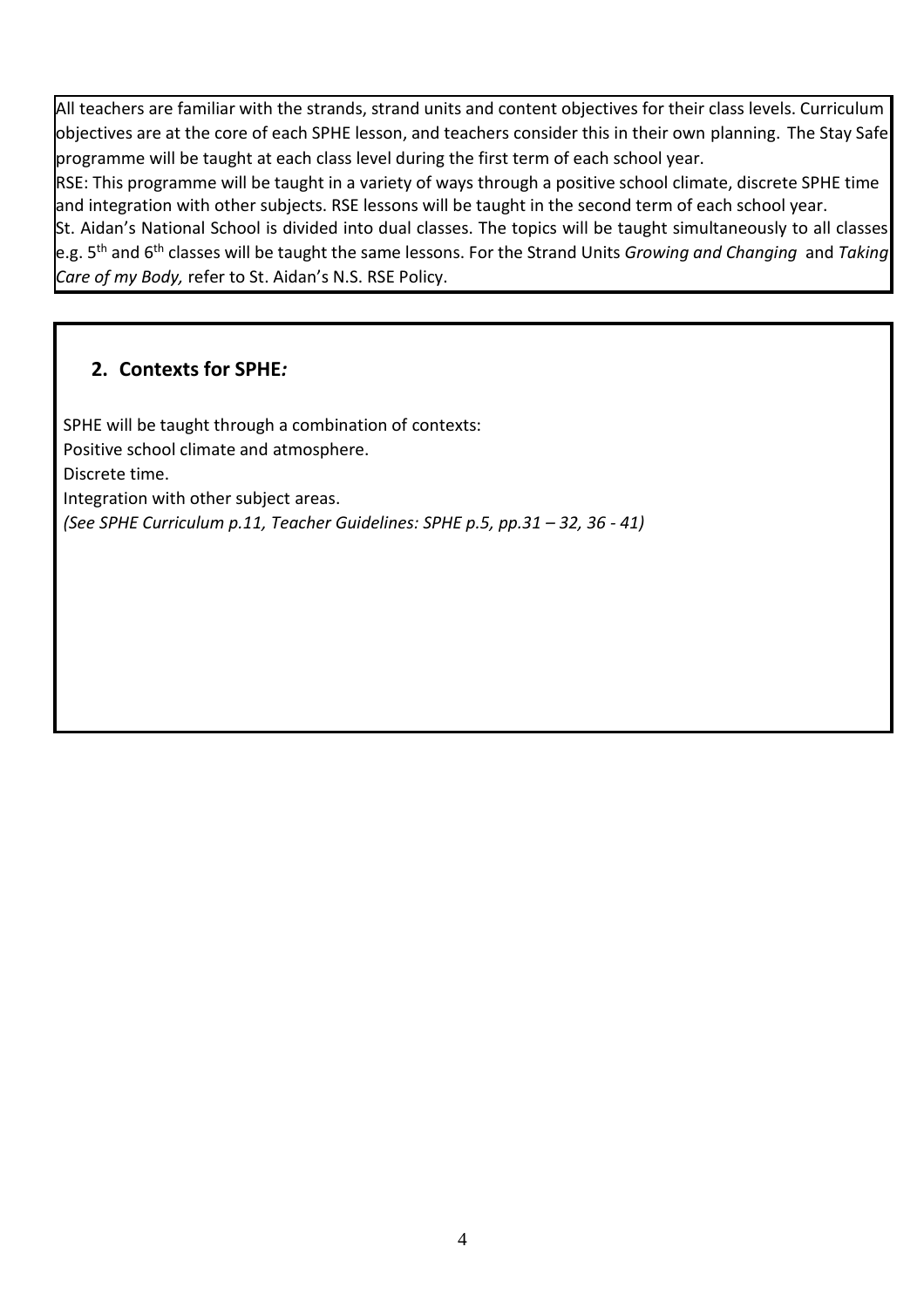### **3. Approaches and Methodologies:**

SPHE is a lifelong process. SPHE begins before the child comes to school and will continue long after he/she has left school. The emphasis in the primary school is on providing a foundation in SPHE that will inform the child's actions and decisions and provide a basis for further development.

SPHE is a shared responsibility. Parents, teachers, health professionals and members of the community all have a responsibility for the social, personal and health development of the child. Their contributions and involvement will be important to the effective implementation of the SPHE programme in the school. SPHE is a generic approach. Rather than treating topics in isolation, SPHE aims to develop in the child a generic set of skills, attitudes, values and understanding relevant to a range of social, personal and health issues.

SPHE is based on the needs of the child. It is essential in planning an SPHE programme, that priority is given to the needs of the child and his/her environment is taken into consideration. Appropriate adaptations should be made within the curriculum to suit individual requirements and individual school situations.

SPHE is spiral in nature. Similar content is revisited at different stages throughout the child's time in school. This provides opportunities to consolidate and build on previous learning and allows for issues and topics to be explored and treated in a manner appropriate to the children's needs, abilities and levels of maturity. SPHE teaching occurs both formally and informally in the school. To be effective it should be implemented in a combination of ways, through:

- The context of a positive school climate and atmosphere
- **Discrete time**
- **Integrated learning**

SPHE requires children to be engaged in activity-based learning. Children need to be actively engaged in the learning process in order to use what they have learned in a variety of situations. Through active learning children can make sense of what they have learned and take increasing ownership and responsibility for their own learning.

#### The following learning strategies are promoted for SPHE:

| Drama activities                            | Looking at children's work    |
|---------------------------------------------|-------------------------------|
| Co-operative games                          | Talk and discussion           |
| Pictures, photographs and visual<br>٠       | Skills through content<br>п   |
| images                                      |                               |
| Discussion: in pairs, small groups and<br>٠ | Collaborative learning        |
| whole class                                 |                               |
| Written activities: surveys,                | Problem solving<br>٠          |
| questionnaires, lists, checklists,          |                               |
| projects, worksheets                        |                               |
| Media studies                               | Use of the environment        |
| ICT                                         | Use of iPads and laptops<br>п |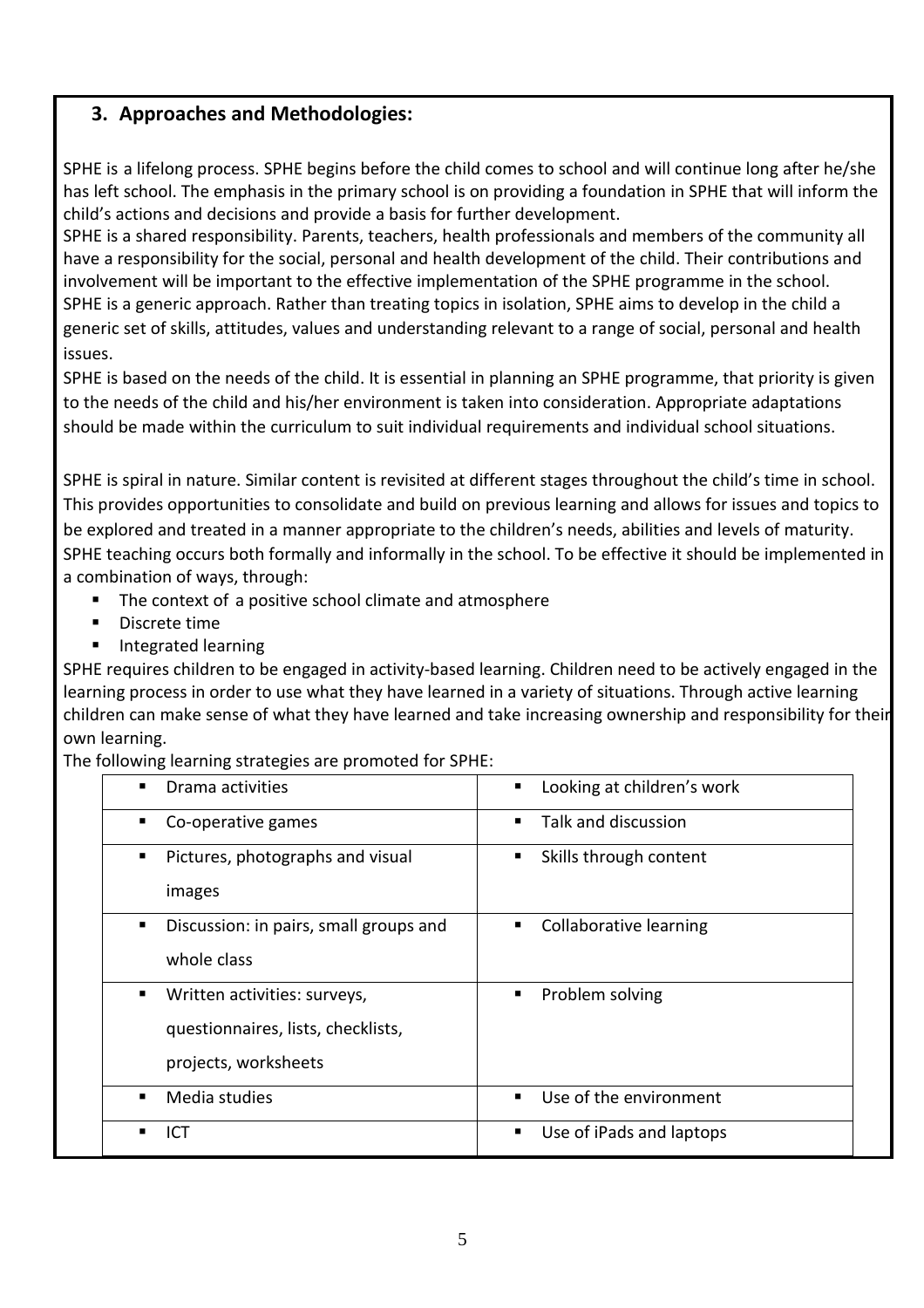#### **4. Assessment:**

#### **Assessment and Recording Keeping**

- Assessment in SPHE cannot be seen in isolation, as it will be directly related to the assessment in other subjects and to any assessment that may take place of the school climate and atmosphere.
- **The assessment will provide information on how and what children are learning through the** planned programme in SPHE. Assessment will also play a significant role in helping the teacher to evaluate the programme and monitor its suitability and effectiveness.
- Assessment will help teachers to make decisions regarding future learning experiences, planning, adaption of materials and teaching approaches.
- .

#### Assessment Tools:

- **Displays of children's work**
- **Projects and presentations of their work**
- Checklists (PDST: School Self- Evaluation in SPHE p.13)
- **Teacher observation**
- Teacher-designed tasks

# **5. Children with Different Needs:**

At St. Aidan's N.S. all children will have equal access to SPHE education. The requirements of children with special needs will be taken into consideration when planning class lessons and related activities.

For the sensitive issues in the RSE programme, boys and girls in  $4^{\text{th}}$ , 5<sup>th</sup> & 6<sup>th</sup> class are taken in separate sessions.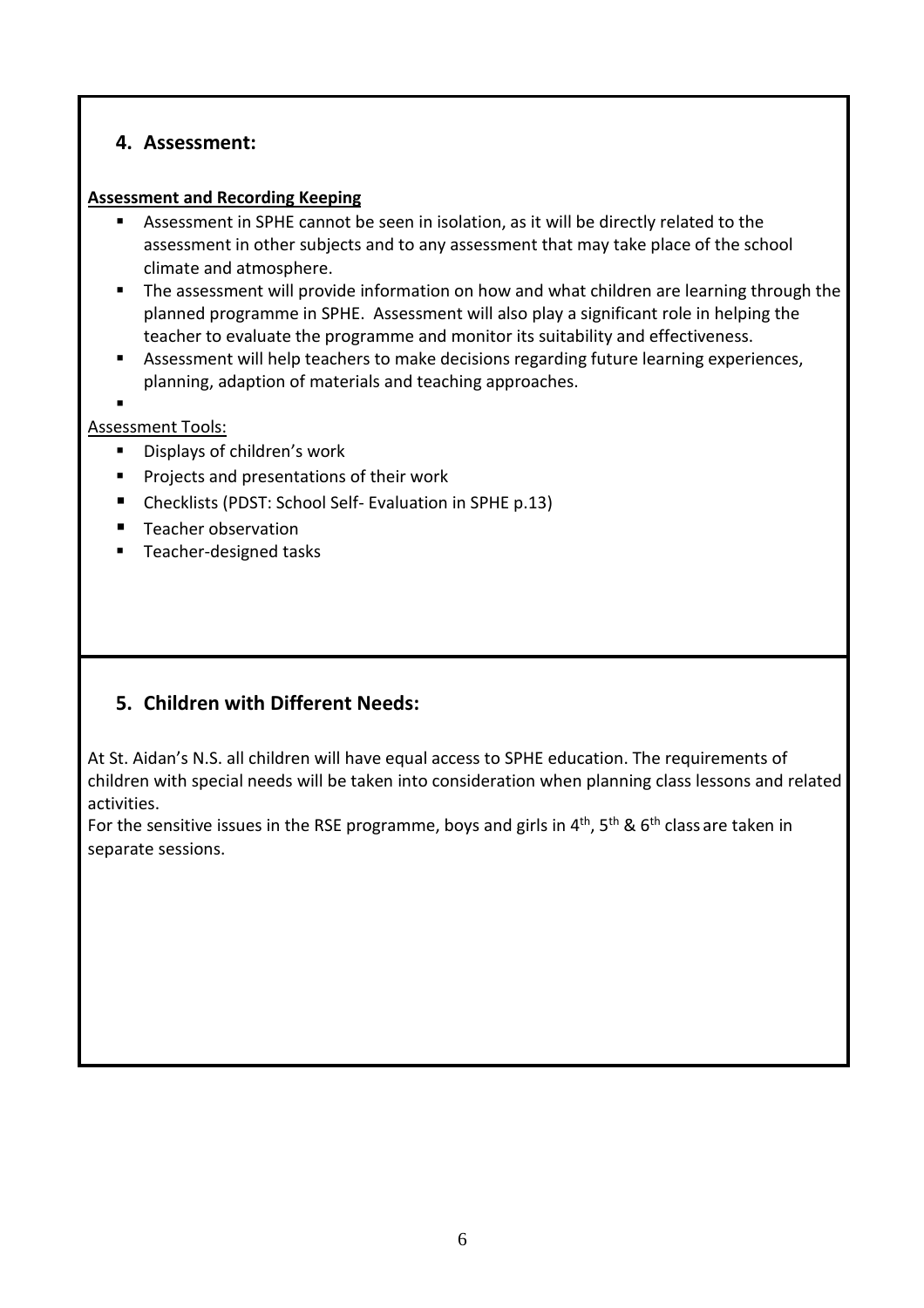#### **6. Equality of Participation and Access:**

Children will have the opportunity to participate in and benefit from the full range of experiences offered in SPHE. In planning for SPHE account will be taken of the range of difference in the school so that all children will be given the opportunity to obtain maximum benefit from the programme. SNA and resource teachers may be asked to assist in teaching some aspects of the SPHE programme. Provision will be made for members of the travelling community, children experiencing any form of disadvantage, children with disabilities, families with literacy problems and families for whom English is not their first language.

# **Organisation**

#### **7. Policies and Programmes that support SPHE:**

The following policies and programmes are used and consulted with planning, organising and implementing the SPHE curriculum:

- **Substance Use Policy**
- Code of Behaviour
- **Anti- bullying Policy**
- Relationships and Sexuality Education
- **E** Child Protection
- Child Safeguarding Statement
- Walk Tall
- **Stay Safe Programme**
- Well- being in Primary Schools- Guidelines for Mental Health Promotion

#### **8. Homework:**

On occasion parents will be asked to participate in SPHE activities at home.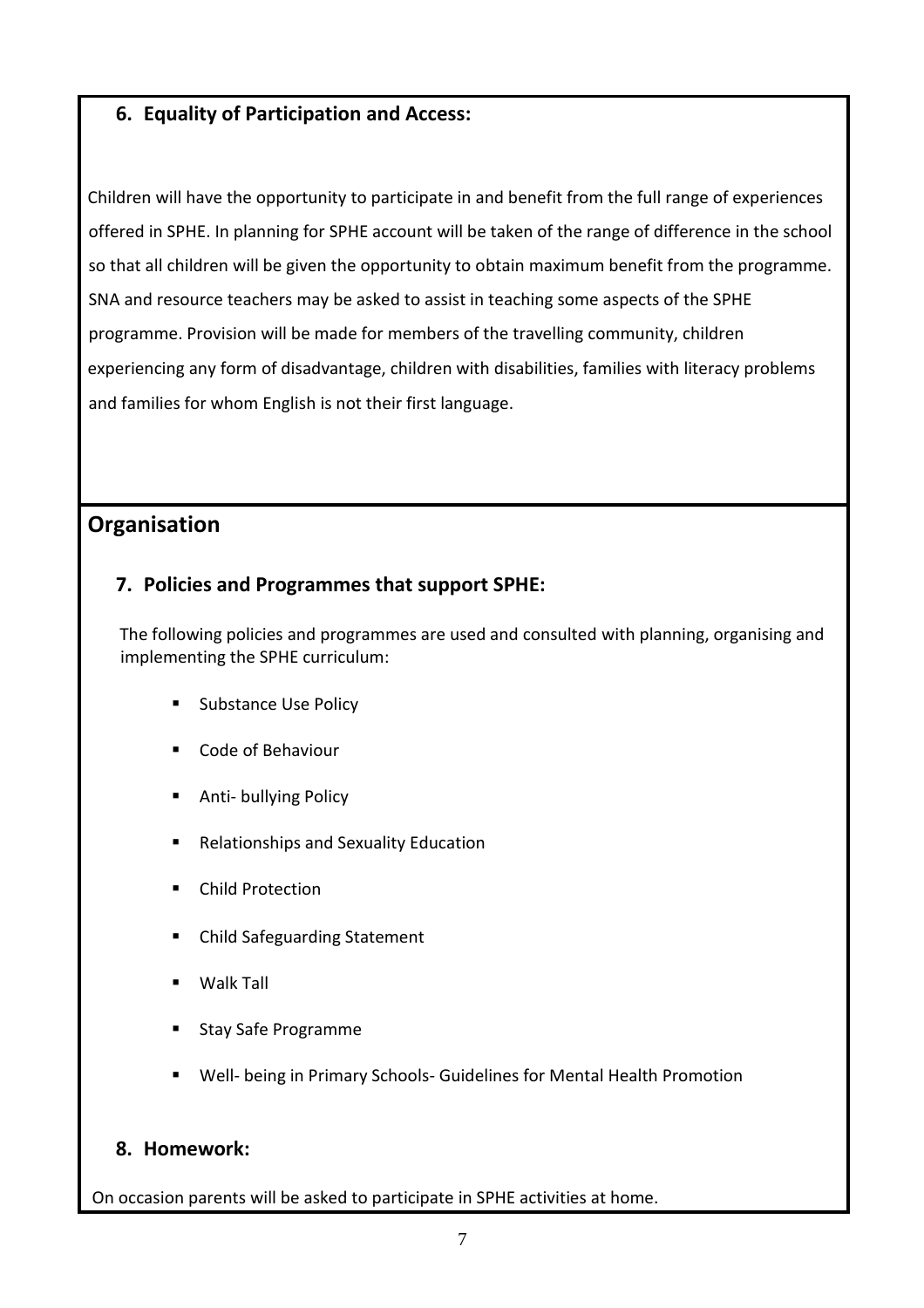#### **9. Resources**

- Resources are class and school based
- Resources are accessed in individual classrooms and in the resource room located beside the assembly/ PE hall.
- **The health promotion unit will provide guidelines as to how best to deal with health issues** that may arise in our area/school.
- To support the implementation of the programme links with other community organizations will be established e.g. Tidy Towns, Clonroche Development Association.
- Outside speakers will be engaged to support the implementation of the SPHE programme
- Walk Tall
- Stay Safe (Revised edition 2016)
- **RSE manuals**
- **Busy Bodies**
- Well- being in Primary Schools- Guidelines for Mental Health Promotion
- Grow in Love (Infants to  $2^{nd}$  class)
- WebWise
- Friends for Life ( $5<sup>th</sup>$  and  $6<sup>th</sup>$  Class)
- Safer Internet Day (3<sup>rd</sup> to 6<sup>th</sup> Class)
- Co-operative games
- Photographs
- **Posters**
- **U** Workcards
- DVD
- **Stories**
- Media and internet
- Guest Speakers (Guidelines in Circular 0042/2018)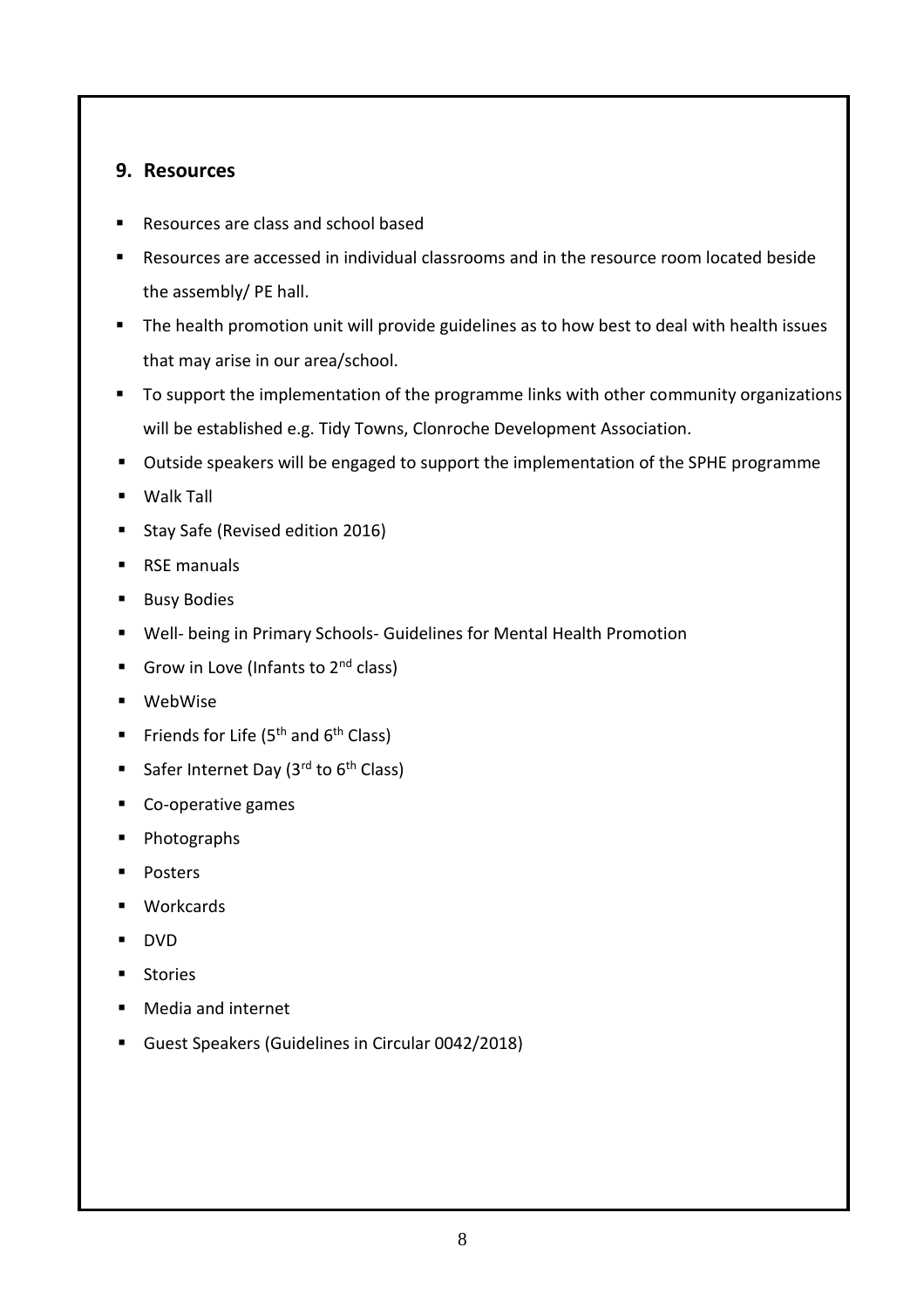# **10. Individual Teachers' Planning and Reporting:**

Active learning is the principal teaching and learning approach recommended for SPHE. The SPHE programme reflects a spiral approach, where similar aspects are revisited in different ways according to the age, stage of development and readiness of the child. SPHE is intrinsic to the learning and teaching that occurs both formally and informally in the school and in the classroom. SPHE is planned in such a way that the child will receive a comprehensive programme in SPHE over a two- year period. Some strand units are chosen from each of the strands in any one year. The strand units not covered in year one must be included in teacher's planning for the following year. (See section 1)

# **11. Staff Development:**

Staff have access to reference books, resource material and websites when dealing with SPHE. Teachers can relay content of courses attended during staff meetings/ Croke Park hours. Available courses are displayed in the staffroom and teachers are encouraged to attend courses which would benefit them and the school as a whole.

Staff can avail of external/ internal expertise to inform and upskill the school community.

# **12. Parental Involvement:**

- **Parents have a responsibility to encourage their children to participate in all strands of the** SPHE curriculum.
- **Parents may view the SPHE policy in the school.**
- We propose to make parents aware of the main emphasis in our revised SPHE programme at a meeting in September.
- On occasion we will encourage parents to participate in SPHE activities in the home.
- Any opportunities to encourage parents or community members to assist or share their knowledge and expertise at class based activities will be given consideration.

# **13. Community Links:**

Local organisations may be invited to provide information on the services that they provide. We are very aware of the school's role in the community and we are also conscious of the fact that the expertise of people in the community is an invaluable resource to any school. There are a number of people in the local community who can support the SPHE curriculum in very significant way.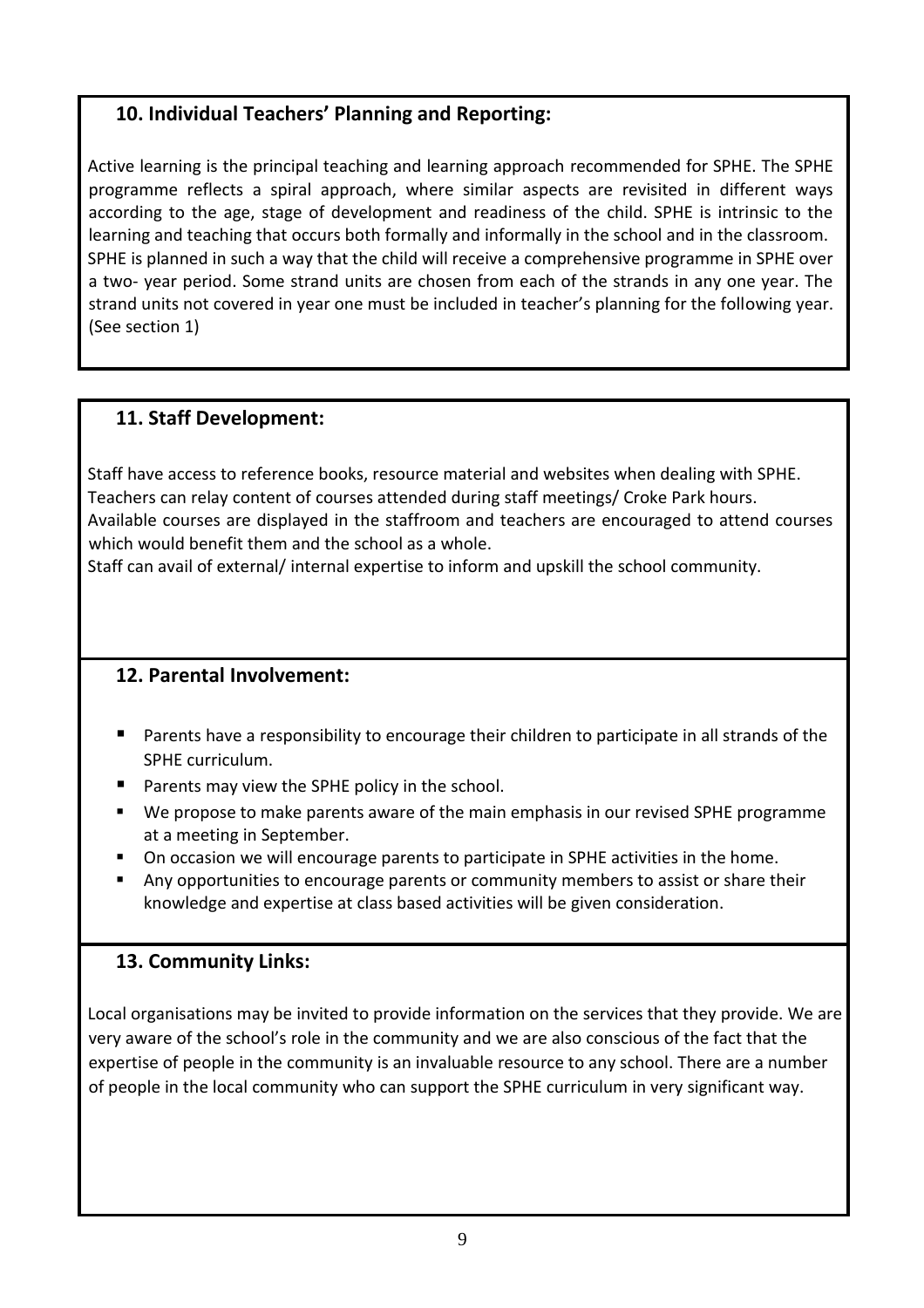# **14. Success Criteria**

The implementation of the SPHE plan will lead to differences in:

- A child's sense of care and respect for himself/herself and others, his/her attitude towards healthy living and personal well being.
- The ability of the child to make informed decisions and choices about the social, personal and health dimensions of life both now and in the future.
- An increased sense of social responsibility and commitment to active and participative citizenship and an appreciation of the democratic way of life.
- **The child's ability to respect human and cultural diversity and to appreciate and understand** the interdependent nature of the world.

These differences will be assessed as outlined under the heading assessment.

# **15. Implementation and Review**

#### **(a) Roles and Responsibilities:**

- The plan will be supported, developed and implemented by the staff as a whole.
- Guidance will be sought from key members of the local community where deemed necessary.
- $\blacksquare$  The plan will be monitored and evaluated by the staff as a whole.
- A review of the SPHE plan will be carried out bi-annually and it will be modified accordingly at a staff meeting/s.

#### **(b) Timeframe:**

- The Whole School Plan for SPHE was initially introduced in 2003 and was fully implemented in September 2004.
- The plan will be reviewed biennially.
- **The most recent review was carried out in September 2020.**
- Means of assessing the outcomes of and changes to the plan may include:
	- Teacher/parent/ community feedback
	- Department Circulars and Legislation
	- Children's feedback
	- WSE recommendations